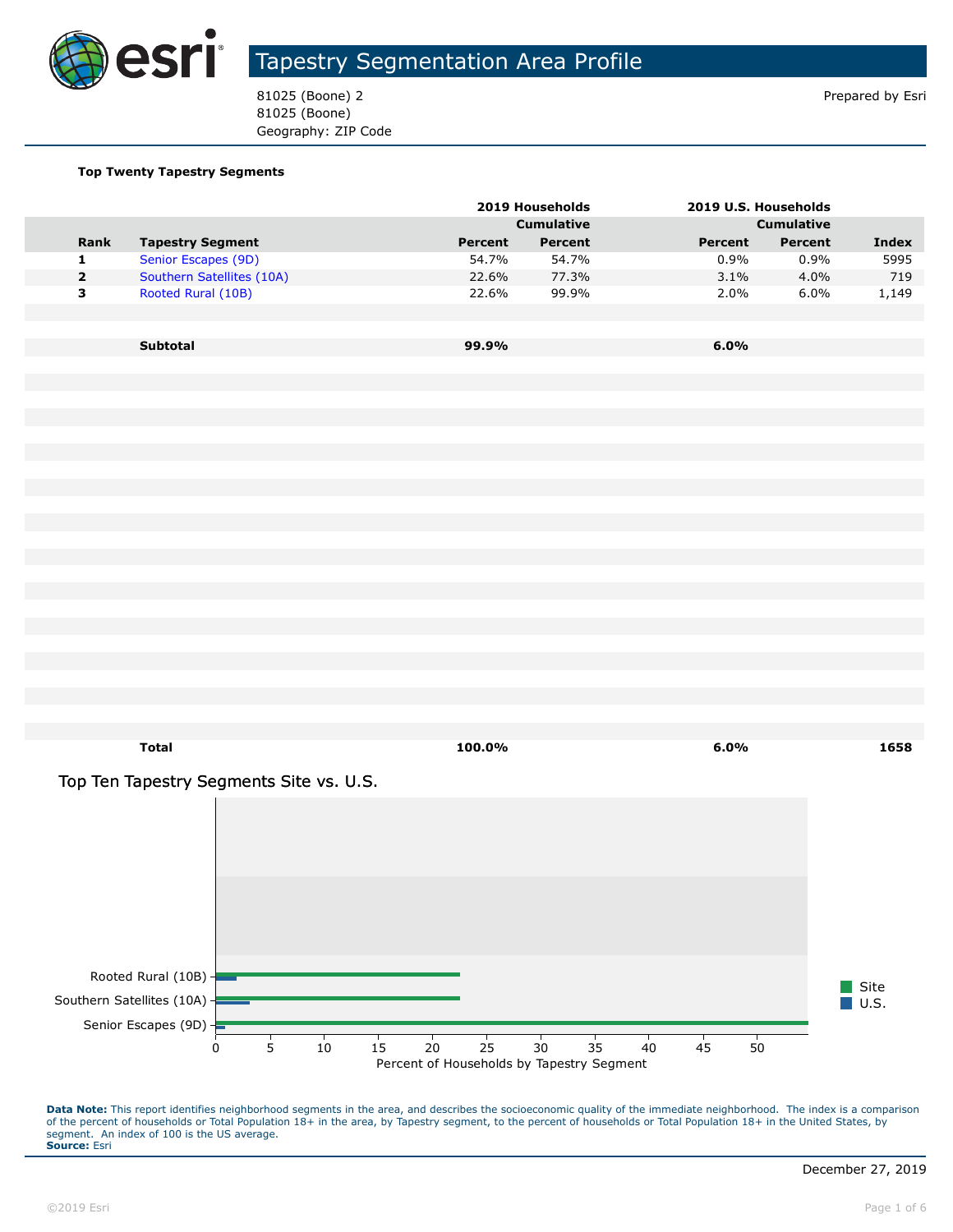

81025 (Boone) 2 Prepared by Esri 81025 (Boone) Geography: ZIP Code

#### 2019 Tapestry Indexes by Households

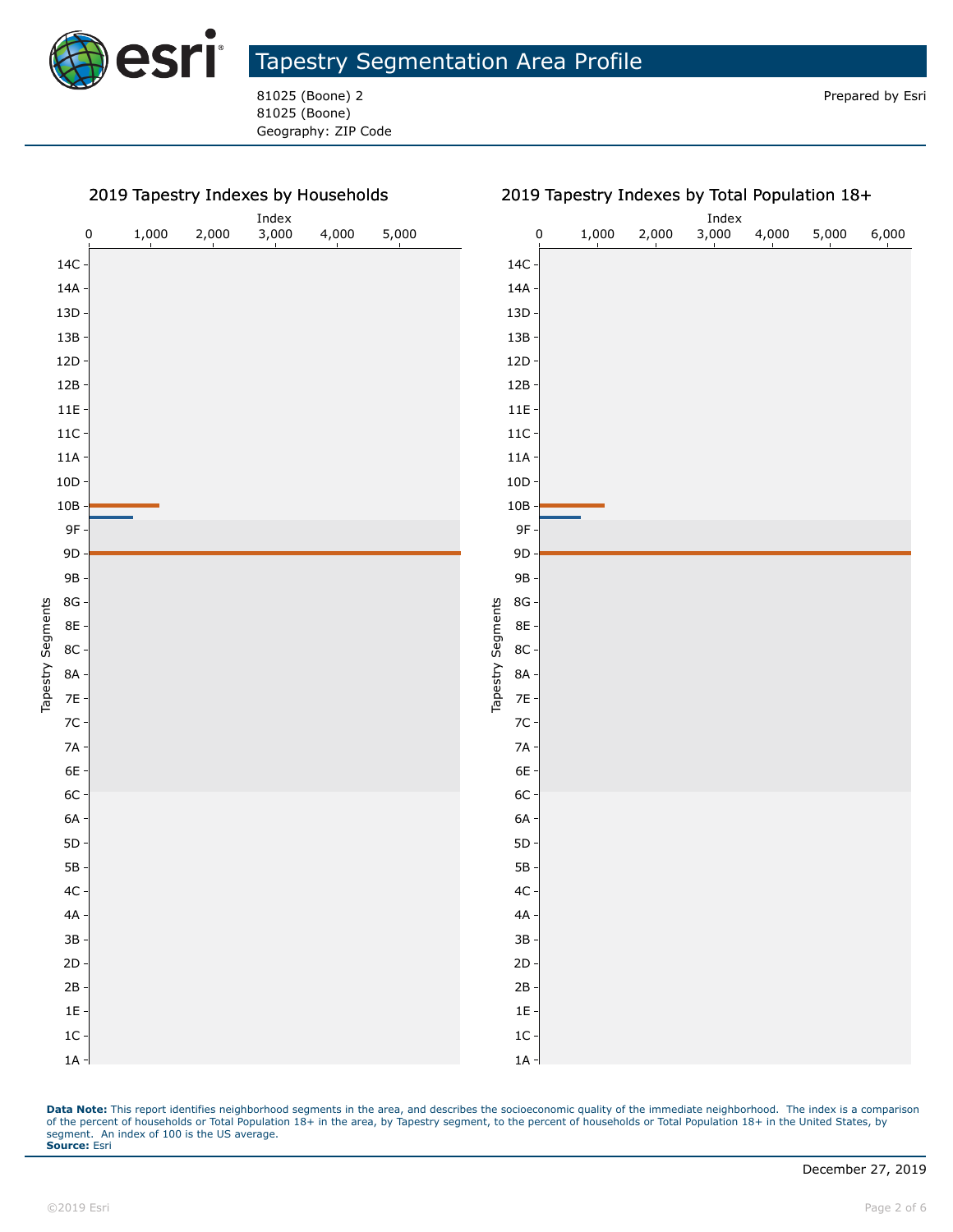

81025 (Boone) 2 Prepared by Esri 81025 (Boone) Geography: ZIP Code

| <b>Tapestry LifeMode Groups</b>                 |               | 2019 Households | <b>2019 Adult Population</b> |               |                |             |
|-------------------------------------------------|---------------|-----------------|------------------------------|---------------|----------------|-------------|
|                                                 | <b>Number</b> | <b>Percent</b>  | <b>Index</b>                 | <b>Number</b> | <b>Percent</b> | Index       |
| Total:                                          | 464           | 100.0%          |                              | 927           | 100.0%         |             |
|                                                 |               |                 |                              |               |                |             |
| 1. Affluent Estates                             | $\mathbf 0$   | 0.0%            | 0                            | $\mathbf 0$   | 0.0%           | $\mathbf 0$ |
| Top Tier (1A)                                   | 0             | 0.0%            | 0                            | 0             | 0.0%           | 0           |
| Professional Pride (1B)                         | 0             | 0.0%            | $\pmb{0}$                    | 0             | 0.0%           | 0           |
| Boomburbs (1C)                                  | 0             | $0.0\%$         | 0                            | 0             | 0.0%           | 0           |
| Savvy Suburbanites (1D)                         | 0             | 0.0%            | $\pmb{0}$                    | 0             | 0.0%           | $\pmb{0}$   |
| Exurbanites (1E)                                | 0             | 0.0%            | 0                            | 0             | 0.0%           | 0           |
|                                                 |               |                 |                              |               |                |             |
| 2. Upscale Avenues                              | 0             | $0.0\%$         | 0                            | 0             | 0.0%           | 0           |
| Urban Chic (2A)                                 | 0             | $0.0\%$         | $\pmb{0}$                    | 0             | 0.0%           | 0           |
| Pleasantville (2B)                              | 0             | 0.0%            | 0                            | 0             | 0.0%           | 0           |
| Pacific Heights (2C)                            | 0             | $0.0\%$         | $\pmb{0}$                    | 0             | 0.0%           | 0           |
| <b>Enterprising Professionals (2D)</b>          | 0             | 0.0%            | 0                            | 0             | 0.0%           | 0           |
|                                                 |               |                 |                              |               |                |             |
| 3. Uptown Individuals                           | $\mathbf 0$   | $0.0\%$         | 0                            | 0             | 0.0%           | 0           |
| Laptops and Lattes (3A)                         | 0             | 0.0%            | 0                            | 0             | 0.0%           | 0           |
| Metro Renters (3B)                              | 0             | 0.0%            | 0                            | 0             | 0.0%           | 0           |
| Trendsetters (3C)                               | 0             | 0.0%            | 0                            | 0             | 0.0%           | $\mathbf 0$ |
|                                                 |               |                 |                              |               |                |             |
| 4. Family Landscapes                            | 0             | 0.0%            | 0                            | 0             | 0.0%           | $\mathbf 0$ |
| Soccer Moms (4A)                                | 0             | 0.0%            | 0                            | 0             | 0.0%           | 0           |
| Home Improvement (4B)                           | 0             | $0.0\%$         | $\pmb{0}$                    | 0             | 0.0%           | 0           |
| Middleburg (4C)                                 | 0             | 0.0%            | 0                            | 0             | 0.0%           | 0           |
|                                                 |               |                 |                              |               |                |             |
| 5. GenXurban                                    | $\mathbf 0$   | 0.0%<br>0.0%    | 0<br>$\pmb{0}$               | 0             | 0.0%<br>0.0%   | 0           |
| Comfortable Empty Nesters (5A)<br>In Style (5B) | 0<br>0        | 0.0%            | 0                            | 0<br>0        | 0.0%           | 0<br>0      |
| Parks and Rec (5C)                              | 0             | 0.0%            | $\pmb{0}$                    | 0             | 0.0%           | 0           |
| <b>Rustbelt Traditions (5D)</b>                 | 0             | $0.0\%$         | 0                            | 0             | 0.0%           | 0           |
| Midlife Constants (5E)                          | 0             | 0.0%            | 0                            | 0             | 0.0%           | $\mathbf 0$ |
|                                                 |               |                 |                              |               |                |             |
| <b>6. Cozy Country Living</b>                   | 0             | 0.0%            | 0                            | 0             | 0.0%           | $\mathbf 0$ |
| Green Acres (6A)                                | 0             | 0.0%            | 0                            | 0             | 0.0%           | 0           |
| Salt of the Earth (6B)                          | 0             | 0.0%            | $\pmb{0}$                    | 0             | 0.0%           | 0           |
| The Great Outdoors (6C)                         | 0             | 0.0%            | 0                            | 0             | 0.0%           | 0           |
| Prairie Living (6D)                             | 0             | 0.0%            | $\pmb{0}$                    | 0             | 0.0%           | $\pmb{0}$   |
| Rural Resort Dwellers (6E)                      | 0             | $0.0\%$         | $\Omega$                     | 0             | 0.0%           | 0           |
| <b>Heartland Communities (6F)</b>               | 0             | 0.0%            | $\pmb{0}$                    | 0             | 0.0%           | 0           |
|                                                 |               |                 |                              |               |                |             |
| 7. Ethnic Enclaves                              | $\mathbf 0$   | $0.0\%$         | $\mathbf 0$                  | $\mathbf 0$   | 0.0%           | $\mathbf 0$ |
| Up and Coming Families (7A)                     | 0             | $0.0\%$         | 0                            | 0             | $0.0\%$        | 0           |
| Urban Villages (7B)                             | 0             | 0.0%            | 0                            | 0             | 0.0%           | 0           |
| American Dreamers (7C)                          | 0             | 0.0%            | 0                            | 0             | 0.0%           | 0           |
| Barrios Urbanos (7D)                            | 0             | 0.0%            | $\pmb{0}$                    | 0             | 0.0%           | 0           |
| Valley Growers (7E)                             | 0             | $0.0\%$         | 0                            | 0             | $0.0\%$        | 0           |
| Southwestern Families (7F)                      | 0             | 0.0%            | 0                            | 0             | 0.0%           | 0           |
|                                                 |               |                 |                              |               |                |             |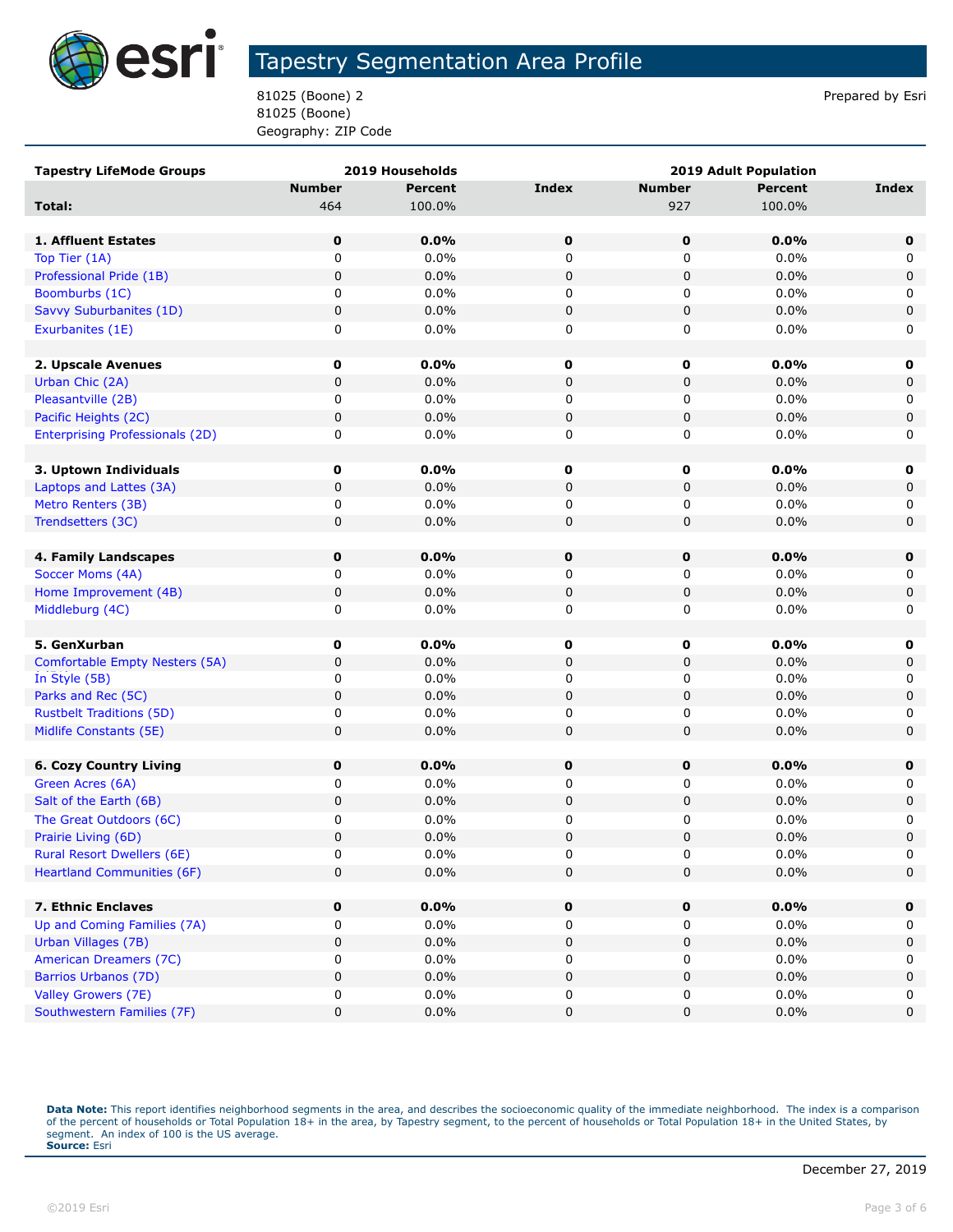

81025 (Boone) 2 Prepared by Esri 81025 (Boone) Geography: ZIP Code

| <b>Tapestry LifeMode Groups</b>        |               | <b>2019 Households</b> |                  | <b>2019 Adult Population</b> |                |              |
|----------------------------------------|---------------|------------------------|------------------|------------------------------|----------------|--------------|
|                                        | <b>Number</b> | <b>Percent</b>         | <b>Index</b>     | <b>Number</b>                | <b>Percent</b> | <b>Index</b> |
| Total:                                 | 464           | 100.0%                 |                  | 927                          | 100.0%         |              |
|                                        |               |                        |                  |                              |                |              |
| 8. Middle Ground                       | 0             | 0.0%                   | 0                | $\mathbf 0$                  | 0.0%           | 0            |
| City Lights (8A)                       | 0             | 0.0%                   | 0                | 0                            | 0.0%           | 0            |
| Emerald City (8B)                      | $\pmb{0}$     | 0.0%                   | $\mathbf 0$      | 0                            | 0.0%           | 0            |
| Bright Young Professionals (8C)        | 0             | 0.0%                   | 0                | 0                            | 0.0%           | 0            |
| Downtown Melting Pot (8D)              | $\mathbf 0$   | 0.0%                   | $\pmb{0}$        | 0                            | 0.0%           | 0            |
| Front Porches (8E)                     | 0             | 0.0%                   | 0                | 0                            | 0.0%           | 0            |
| Old and Newcomers (8F)                 | $\pmb{0}$     | 0.0%                   | $\mathbf 0$      | 0                            | 0.0%           | $\mathbf 0$  |
| Hardscrabble Road (8G)                 | 0             | 0.0%                   | 0                | 0                            | 0.0%           | 0            |
|                                        |               |                        |                  |                              |                |              |
| 9. Senior Styles                       | 254           | 54.7%                  | 945              | 504                          | 54.4%          | 1087         |
| Silver & Gold (9A)                     | 0             | 0.0%                   | 0                | 0                            | 0.0%           | 0            |
| Golden Years (9B)                      | $\mathbf 0$   | 0.0%                   | 0                | 0                            | 0.0%           | 0            |
| The Elders (9C)                        | $\mathbf 0$   | 0.0%                   | $\Omega$         | $\pmb{0}$                    | 0.0%           | $\mathbf 0$  |
| Senior Escapes (9D)                    | 254           | 54.7%                  | 5,995            | 504                          | 54.4%          | 6,406        |
| <b>Retirement Communities (9E)</b>     | 0             | 0.0%                   | 0                | 0                            | 0.0%           | 0            |
| Social Security Set (9F)               | 0             | 0.0%                   | 0                | 0                            | 0.0%           | 0            |
|                                        |               |                        |                  |                              |                |              |
| 10. Rustic Outposts                    | 210           | 45.3%                  | 548              | 423                          | 45.6%          | 547          |
| Southern Satellites (10A)              | 105           | 22.6%                  | 719              | 217                          | 23.4%          | 733          |
| Rooted Rural (10B)                     | 105           | 22.6%                  | 1,149            | 206                          | 22.2%          | 1,139        |
| Diners & Miners (10C)                  | $\pmb{0}$     | 0.0%                   | 0                | 0                            | 0.0%           | 0            |
| Down the Road (10D)                    | 0             | 0.0%                   | 0                | 0                            | 0.0%           | 0            |
| Rural Bypasses (10E)                   | 0             | 0.0%                   | $\mathbf 0$      | 0                            | 0.0%           | $\mathbf 0$  |
|                                        |               |                        |                  |                              |                |              |
| 11. Midtown Singles                    | 0             | 0.0%                   | 0                | $\mathbf 0$                  | 0.0%           | $\mathbf 0$  |
| City Strivers (11A)                    | 0             | 0.0%                   | 0                | 0                            | 0.0%           | 0            |
| Young and Restless (11B)               | 0             | 0.0%                   | $\pmb{0}$        | 0                            | 0.0%           | $\mathsf 0$  |
| Metro Fusion (11C)                     | 0             | 0.0%                   | 0                | 0                            | 0.0%           | 0            |
| Set to Impress (11D)                   | $\pmb{0}$     | 0.0%                   | $\pmb{0}$        | 0                            | 0.0%           | $\mathbf 0$  |
| City Commons (11E)                     | 0             | 0.0%                   | 0                | 0                            | 0.0%           | 0            |
| 12. Hometown                           | 0             | 0.0%                   |                  | $\mathbf 0$                  | $0.0\%$        |              |
| Family Foundations (12A)               | $\pmb{0}$     | 0.0%                   | 0<br>$\mathbf 0$ | 0                            | 0.0%           | 0<br>0       |
| <b>Traditional Living (12B)</b>        | 0             | 0.0%                   | 0                |                              | 0.0%           | 0            |
| <b>Small Town Simplicity (12C)</b>     | 0             | 0.0%                   |                  | 0                            | 0.0%           | $\mathbf 0$  |
| Modest Income Homes (12D)              | 0             | 0.0%                   | $\pmb{0}$<br>0   | 0<br>0                       | 0.0%           | 0            |
|                                        |               |                        |                  |                              |                |              |
| 13. Next Wave                          | 0             | $0.0\%$                | 0                | 0                            | 0.0%           | 0            |
| <b>International Marketplace (13A)</b> | 0             | 0.0%                   | $\pmb{0}$        | 0                            | 0.0%           | 0            |
| Las Casas (13B)                        | 0             | 0.0%                   | 0                | 0                            | $0.0\%$        | 0            |
| <b>NeWest Residents (13C)</b>          | 0             | 0.0%                   | $\pmb{0}$        | 0                            | 0.0%           | $\mathbf 0$  |
| Fresh Ambitions (13D)                  | 0             | 0.0%                   | 0                | 0                            | 0.0%           | 0            |
| High Rise Renters (13E)                | $\mathbf 0$   | 0.0%                   | 0                | 0                            | 0.0%           | 0            |
|                                        |               |                        |                  |                              |                |              |
| <b>14. Scholars and Patriots</b>       | 0             | 0.0%                   | $\pmb{0}$        | $\pmb{0}$                    | 0.0%           | $\mathbf 0$  |
| Military Proximity (14A)               | 0             | 0.0%                   | 0                | 0                            | $0.0\%$        | 0            |
| College Towns (14B)                    | 0             | 0.0%                   | $\pmb{0}$        | 0                            | 0.0%           | $\mathbf 0$  |
| Dorms to Diplomas (14C)                | 0             | 0.0%                   | 0                | 0                            | $0.0\%$        | 0            |
|                                        |               |                        |                  |                              |                |              |
| Unclassified (15)                      | 0             | 0.0%                   | 0                | 0                            | $0.0\%$        | 0            |
|                                        |               |                        |                  |                              |                |              |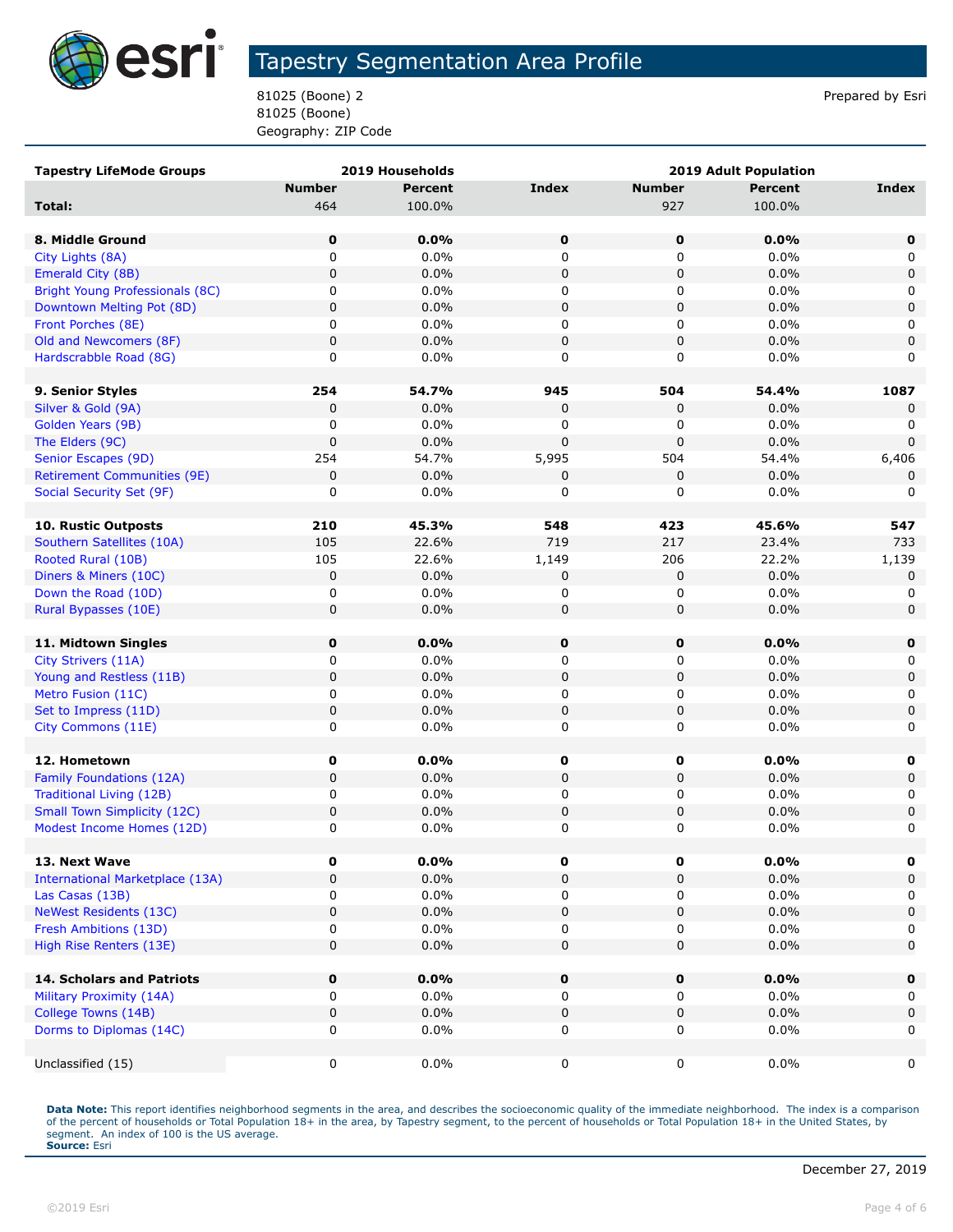

81025 (Boone) 2 Prepared by Esri 81025 (Boone) Geography: ZIP Code

| <b>Tapestry Urbanization Groups</b> |               | 2019 Households | 2019 Adult Population |               |                |             |
|-------------------------------------|---------------|-----------------|-----------------------|---------------|----------------|-------------|
|                                     | <b>Number</b> | <b>Percent</b>  | <b>Index</b>          | <b>Number</b> | <b>Percent</b> | Index       |
| Total:                              | 464           | 100.0%          |                       | 927           | 100.0%         |             |
|                                     |               |                 |                       |               |                |             |
| 1. Principal Urban Center           | $\mathbf 0$   | 0.0%            | 0                     | 0             | 0.0%           | 0           |
| Laptops and Lattes (3A)             | $\mathbf 0$   | 0.0%            | $\mathbf 0$           | $\mathbf 0$   | 0.0%           | 0           |
| Metro Renters (3B)                  | $\pmb{0}$     | 0.0%            | $\mathbf 0$           | 0             | 0.0%           | $\mathbf 0$ |
| Trendsetters (3C)                   | 0             | $0.0\%$         | 0                     | 0             | 0.0%           | 0           |
| Downtown Melting Pot (8D)           | $\mathbf 0$   | 0.0%            | $\mathbf 0$           | 0             | 0.0%           | $\mathbf 0$ |
| City Strivers (11A)                 | $\pmb{0}$     | 0.0%            | $\mathbf 0$           | 0             | 0.0%           | 0           |
| <b>NeWest Residents (13C)</b>       | $\mathbf 0$   | 0.0%            | $\mathbf 0$           | 0             | 0.0%           | $\mathbf 0$ |
| Fresh Ambitions (13D)               | 0             | 0.0%            | 0                     | 0             | 0.0%           | 0           |
| High Rise Renters (13E)             | $\mathsf 0$   | 0.0%            | $\mathbf 0$           | $\mathbf 0$   | 0.0%           | $\mathsf 0$ |
|                                     |               |                 |                       |               |                |             |
| 2. Urban Periphery                  | $\mathbf 0$   | 0.0%            | $\mathbf 0$           | 0             | $0.0\%$        | 0           |
| Pacific Heights (2C)                | $\pmb{0}$     | 0.0%            | 0                     | 0             | 0.0%           | 0           |
| <b>Rustbelt Traditions (5D)</b>     | $\mathbf 0$   | 0.0%            | $\mathbf 0$           | $\pmb{0}$     | 0.0%           | $\mathsf 0$ |
| Urban Villages (7B)                 | $\mathbf 0$   | 0.0%            | $\mathbf 0$           | 0             | 0.0%           | $\mathbf 0$ |
| American Dreamers (7C)              | $\pmb{0}$     | 0.0%            | $\mathbf 0$           | $\pmb{0}$     | 0.0%           | $\mathbf 0$ |
| Barrios Urbanos (7D)                | 0             | $0.0\%$         | 0                     | 0             | 0.0%           | 0           |
| Southwestern Families (7F)          | $\mathbf 0$   | 0.0%            | $\mathbf 0$           | $\pmb{0}$     | 0.0%           | $\mathbf 0$ |
| City Lights (8A)                    | $\pmb{0}$     | 0.0%            | 0                     | 0             | 0.0%           | 0           |
| Bright Young Professionals (8C)     | $\mathbf 0$   | 0.0%            | $\mathbf 0$           | 0             | 0.0%           | $\mathbf 0$ |
| Metro Fusion (11C)                  | $\pmb{0}$     | 0.0%            | $\pmb{0}$             | $\mathbf 0$   | 0.0%           | 0           |
| Family Foundations (12A)            | $\mathsf 0$   | 0.0%            | $\mathbf 0$           | $\mathbf 0$   | 0.0%           | $\mathbf 0$ |
| Modest Income Homes (12D)           | $\mathbf 0$   | 0.0%            | $\mathbf 0$           | 0             | 0.0%           | 0           |
| International Marketplace (13A)     | $\mathbf 0$   | 0.0%            | $\pmb{0}$             | 0             | 0.0%           | $\mathsf 0$ |
| Las Casas (13B)                     | 0             | $0.0\%$         | 0                     | 0             | 0.0%           | 0           |
|                                     |               |                 |                       |               |                |             |
| 3. Metro Cities                     | 0             | 0.0%            | $\mathbf 0$           | 0             | 0.0%           | $\mathbf 0$ |
| In Style (5B)                       | $\mathbf 0$   | 0.0%            | $\mathbf 0$           | 0             | 0.0%           | $\mathbf 0$ |
| Emerald City (8B)                   | 0             | 0.0%            | 0                     | 0             | 0.0%           | 0           |
| Front Porches (8E)                  | $\mathsf 0$   | 0.0%            | $\pmb{0}$             | $\pmb{0}$     | 0.0%           | $\mathbf 0$ |
| Old and Newcomers (8F)              | 0             | 0.0%            | 0                     | 0             | 0.0%           | 0           |
| Hardscrabble Road (8G)              | $\pmb{0}$     | 0.0%            | $\mathbf 0$           | 0             | 0.0%           | $\mathbf 0$ |
| <b>Retirement Communities (9E)</b>  | 0             | 0.0%            | 0                     | 0             | 0.0%           | 0           |
| Social Security Set (9F)            | 0             | 0.0%            | $\mathbf 0$           | 0             | 0.0%           | $\mathbf 0$ |
| Young and Restless (11B)            | 0             | 0.0%            | 0                     | $\mathbf 0$   | 0.0%           | 0           |
| Set to Impress (11D)                | $\pmb{0}$     | 0.0%            | $\pmb{0}$             | $\pmb{0}$     | 0.0%           | $\mathbf 0$ |
| City Commons (11E)                  | 0             | 0.0%            | 0                     | 0             | 0.0%           | 0           |
| Traditional Living (12B)            | $\mathbf 0$   | 0.0%            | $\mathbf 0$           | 0             | 0.0%           | $\mathbf 0$ |
| College Towns (14B)                 | $\mathbf 0$   | 0.0%            | $\mathbf 0$           | 0             | 0.0%           | 0           |
| Dorms to Diplomas (14C)             | 0             | 0.0%            | $\mathbf 0$           | 0             | 0.0%           | $\mathbf 0$ |